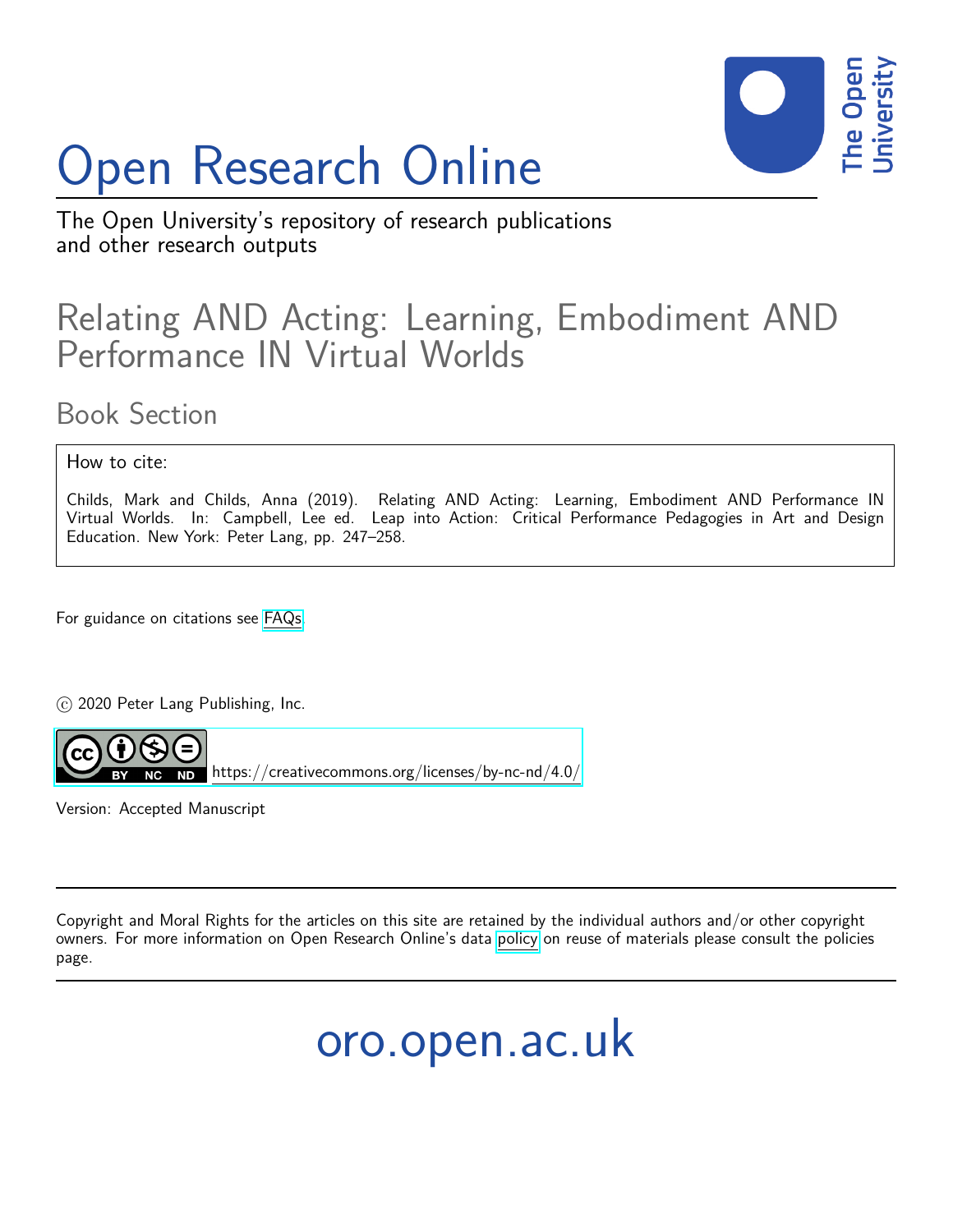# CHAPTER SEVENTEEN

# Relating AND Acting: Learning, Embodiment AND Performance IN Virtual Worlds

#### MARK CHILDS AND ANNA CHILDS

# THE RISE AND FALL (AND RISE?) OF VIRTUAL WORLDS

Virtual worlds have been with us since the mid-1980s, defined as 'A synchronous and persistent network of people and computer programs (embodied as avatars and agents), facilitated by networked computers, which uses navigable 3D space to engage the user' (Childs, [2013:](#page-16-0) vii; after Bell, [2008\)](#page-15-0). Peak interest in virtual worlds occurred around 2011 when Second Life<sup>TM</sup> (SL), a virtual world developed by Linden Labs, had more than a million unique users a month. Interest in Second Life (SL) has declined, with monthly unique users now around half a million (Schultz, [2018\)](#page-18-0). However, now in 2019, Linden Labs, amongst others, are capitalising on the increased affordability of virtual reality headsets to rekindle interest in navigable, networked immersive social worlds, with developments such as Linden Labs' Project Sansar (Fink, [2017\)](#page-16-1).

Although virtual worlds and virtual reality are different technologies (virtual reality places the viewer inside the environment through the use of a headset, whereas virtual worlds are typically experienced by viewing a monitor), there are enough similarities that it is timely to revisit much of what was learnt from virtual worlds. Concepts such as embodiment, presence and identity are relevant to the experience of both, and many of these concepts also relate directly to the experience of performance whether in the virtual or the physical world.

In this chapter, we will reflect on some of the activities we have undertaken as researchers and educators. Firstly, Anna recounts in detail a previously unpublished case study about inworld community performance; 'inworld' meaning within the virtual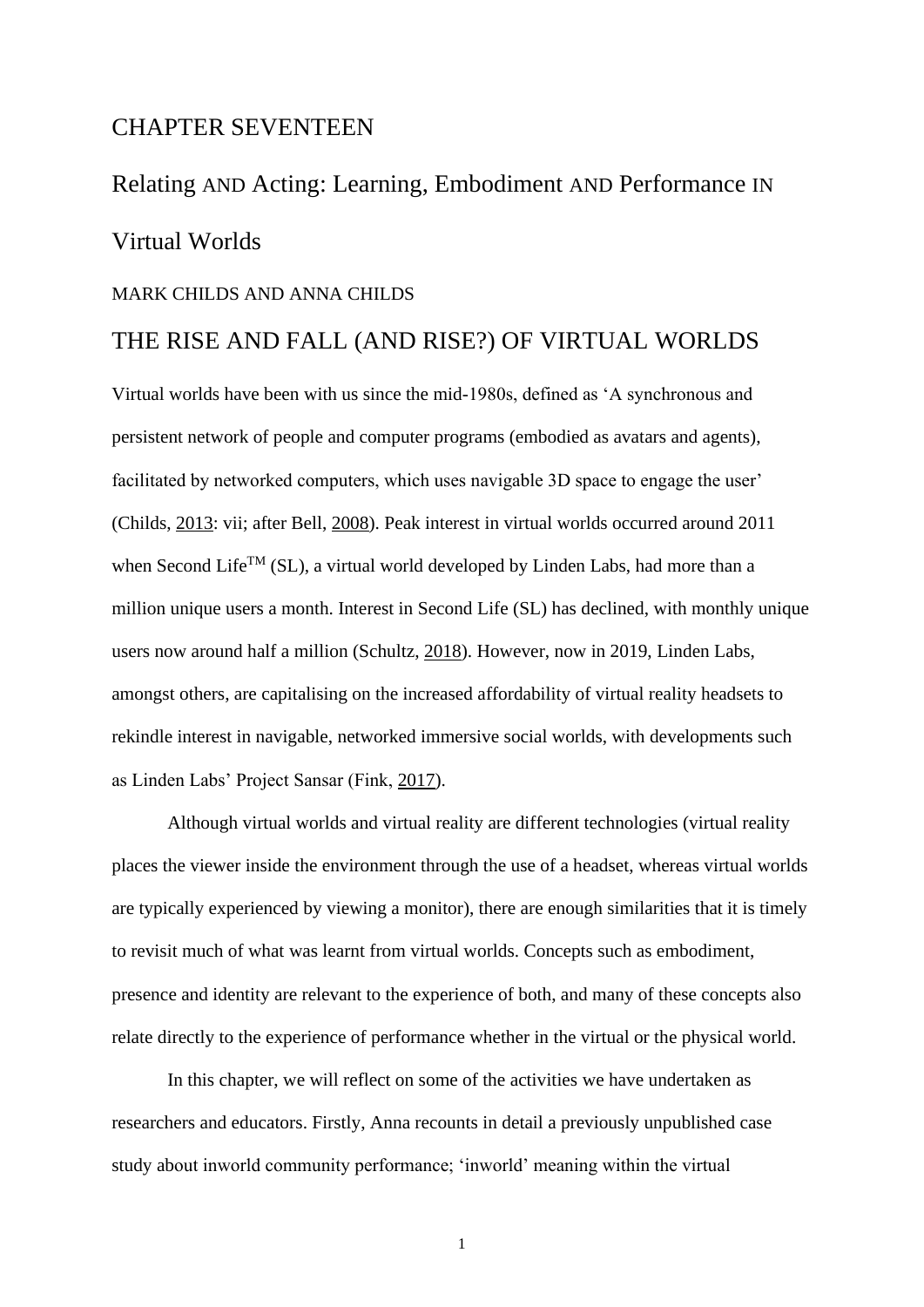environment, often used as an antonym to IRL, that is 'in real life'. After this, Mark summarises an inworld performance and two inworld activities used to teach performance and theatre studies that are previously published elsewhere. We then reflect on what these tell us about the experience of performance, and how this may benefit an understanding of how learning can be made more effective if virtual reality further expands its reach into educational practice.

## CASE STUDY OF PERFORMANCE

The Open University in the UK (OU) was a pioneer in teaching and learning in virtual worlds, and registered its first island in SL in June 2006. By 2008, the OU's social presence was a large, thriving virtual community, modelled on Oldenburg's [\(1991\)](#page-17-0) physical world concept of Third Place (Peachey, [2008,](#page-17-1) [2010\)](#page-17-2).

In November 2008, a community member proposed and wrote the script for Cinderella, a pantomime to take place within the virtual world. Pantomimes are theatrical comedies particular to the UK that have been performed since the early eighteenth century. Based on traditional folk tales, they are usually performed at Christmas and incorporate slapstick, cross-dressing, mild sexual innuendo, in-jokes and topical references specific to the hosting community. Audience participation is a key constituent of the genre (O'Brien, [2004\)](#page-17-3); and although this is ritualised to a large extent ('oh no it isn't') and does not alter the flow of the narrative, it enables the audience to have a presence within the performance, for example, performers' responses to the participation. This may reduce the feeling of psychological immersion (as the fourth wall is broken) but confers some (illusory) feeling of agency on the audience.

The adaptation of theatrical performance to a virtual world can be seen as simply a variation of the process of staging that takes place for any performance anywhere. One staging aspect specific to this environment and community was that dialogue was delivered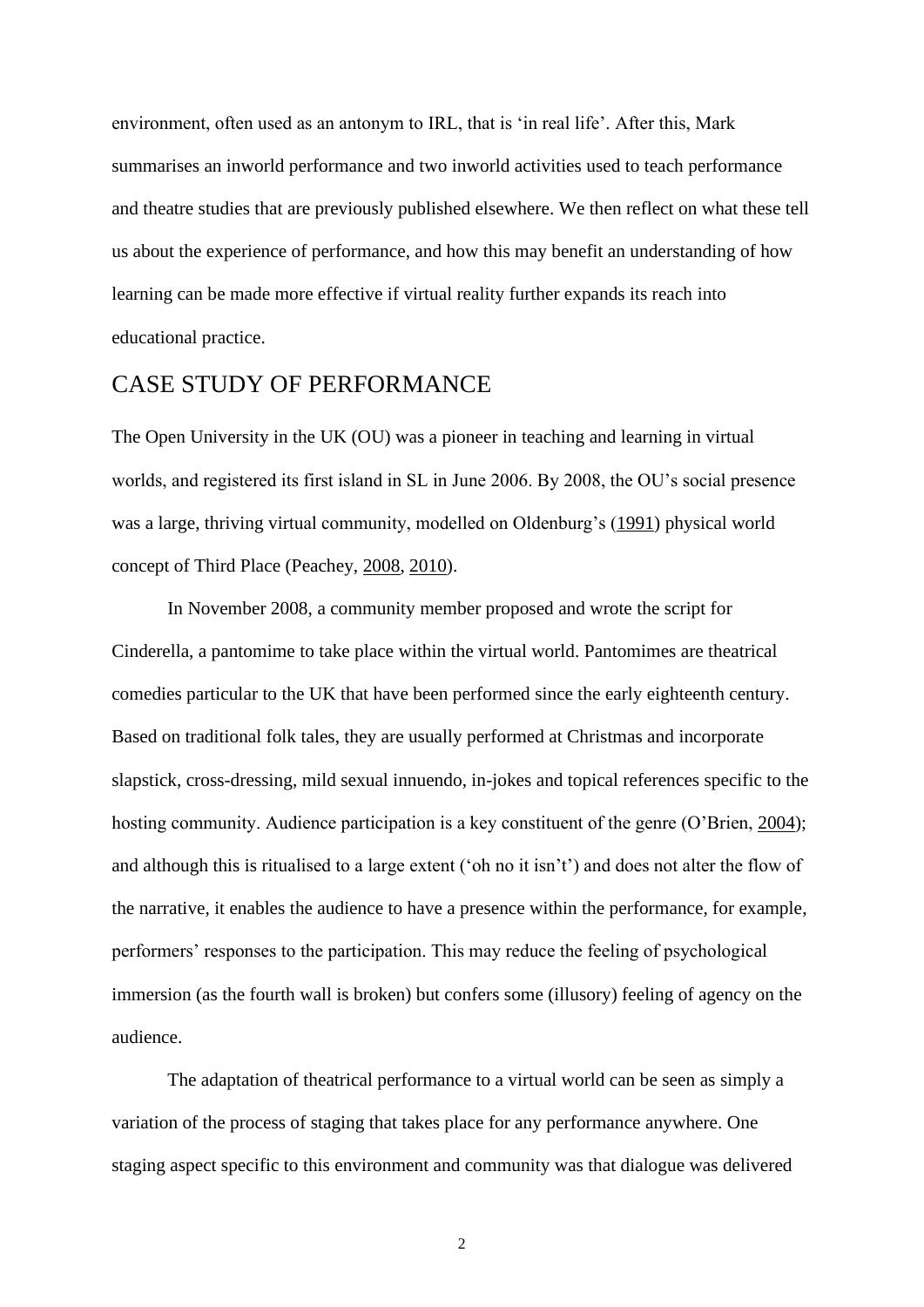as text. Although voice communication is possible in SL, the OU community members nearly always used text. Some preferred it, while others had technical problems using voice in SL or had hearing difficulties. Newcomers using voice often found they had to switch to text to join a conversation.

Consequently, performing with voice would have been difficult for some, undesirable/uncomfortable for others and unfamiliar to most. This presented a challenge. Delivering dialogue as text was tricky, as even those who could touch type could not maintain the natural pace of a performance, and cast members initially coped by pasting their lines from an open text file next to the SL viewer. This in itself was not easy either, especially for users working on a laptop with a small screen.

Walking and talking simultaneously also presented challenges. The user controls an avatar's movement with a keyboard and a mouse, so when their fingers are busy copying and pasting dialogue, avatar movement and use of props is nearly impossible. Therefore, the first pantomime's stage directions were minimal. SL does allow the use of stored short character animations, but starting one would have interrupted the copy-paste rhythm, so the play was constructed such that they were not used during dialogue.

Not everything about performing inworld is harder than it would be in a traditional theatre. The timely changes of makeup and costume so challenging to a conventional actor are achieved with a couple of clicks in SL. The skill is an acquired one, but is easily learnt. SL's 'Group Chat' facility proved invaluable, as the cast could privately discuss cues and directions without being overheard by the audience and any user capable of text chat in SL already had the skills necessary for group chat. Also, the set and wings were designed so that they were transparent from backstage, making it easy for waiting performers to see what was going on onstage and in the audience—a neat advantage over the physical world.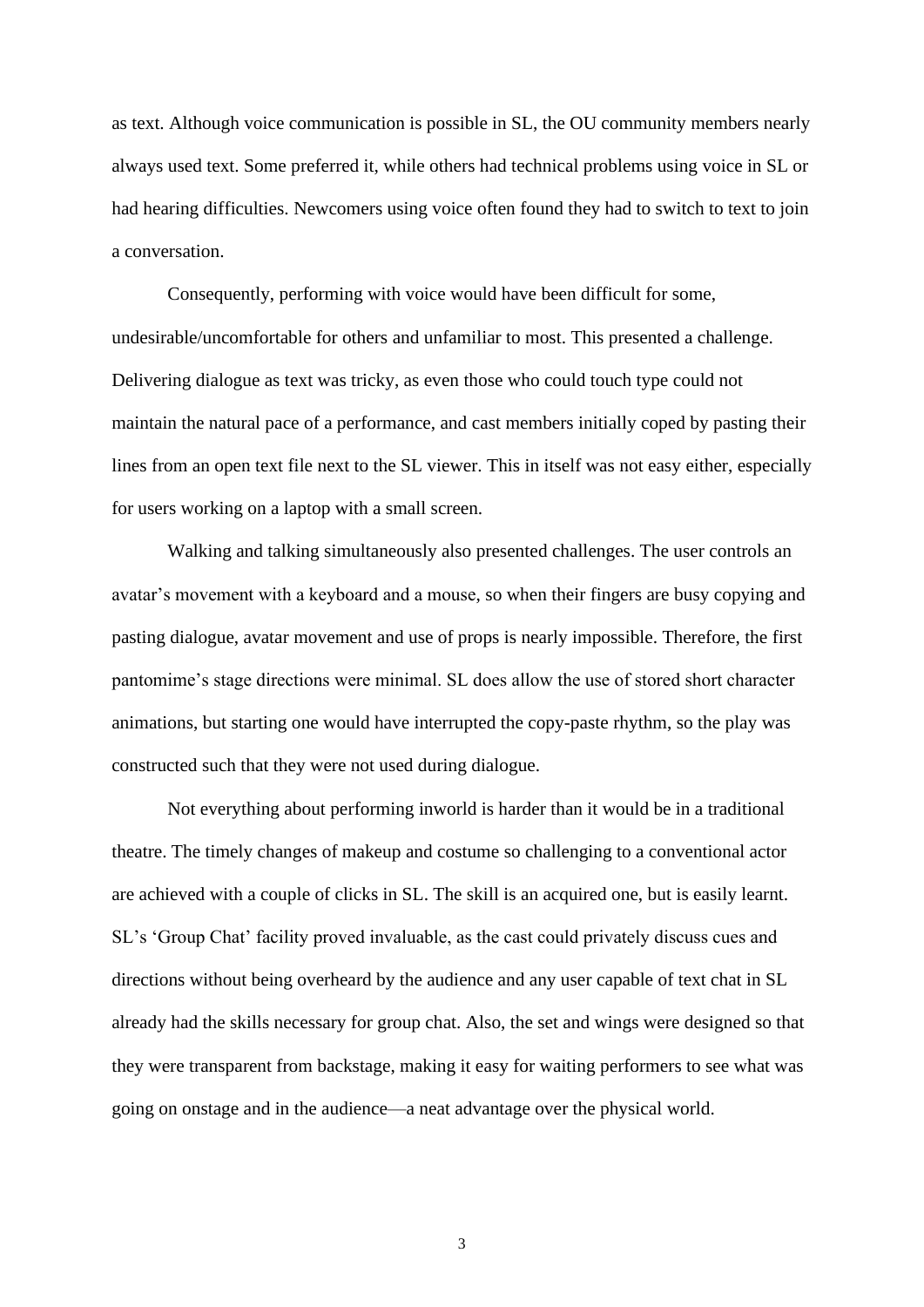With some inworld and wider OU student community marketing, many visitors came and, more importantly, stayed for the whole pantomime. From the audience's point of view the performance was slick and flawless. However, reflections from the cast members show that their perspective was very different. The copy-and-paste technique, though an improvement on manual typing, was awkward and slow to execute. The resulting dialogue was (just about) rapid enough to seem natural, but the sustained effort required meant that it was all the actors could do to deliver their lines on cue. Behind the scenes the cast was under extreme pressure, with each member focused solely on the task of copying and pasting. The technical demands placed upon them removed them from the action and precluded a sense of immersion. The result was that many of the actors enjoyed the experience significantly less than the audience did, although they were elated at the successful conclusion of the show.

The aim in staging a pantomime was for an optimal entertainment experience, an authentic immersion for both cast and audience. In learning from this experience and planning for the next, it seemed that addressing risks to the audience's experience would also help reduce damage to the cast's and the immersion and flow for both would be enhanced. Simply put: reducing workload ought to increase pleasure.

However, pantomime is supposed to be fun. Were the whole performance automated, with programmed avatars on pre-set paths, the actors would surely not have fun. In fact, they would be redundant; they could effectively move their viewpoint to go and sit with the audience. Since pantomime is also about interaction, it follows that the magic would be lost—not least to those ex-actors who were aware they were watching automata rather than an amateur dramatics troupe. Clearly, too much automation could be counterproductive and adversely affect the immersion of the experience.

SL's built-in programming language would allow users to program objects and avatars to almost any degree; the question about automation was not 'Can we?' but 'How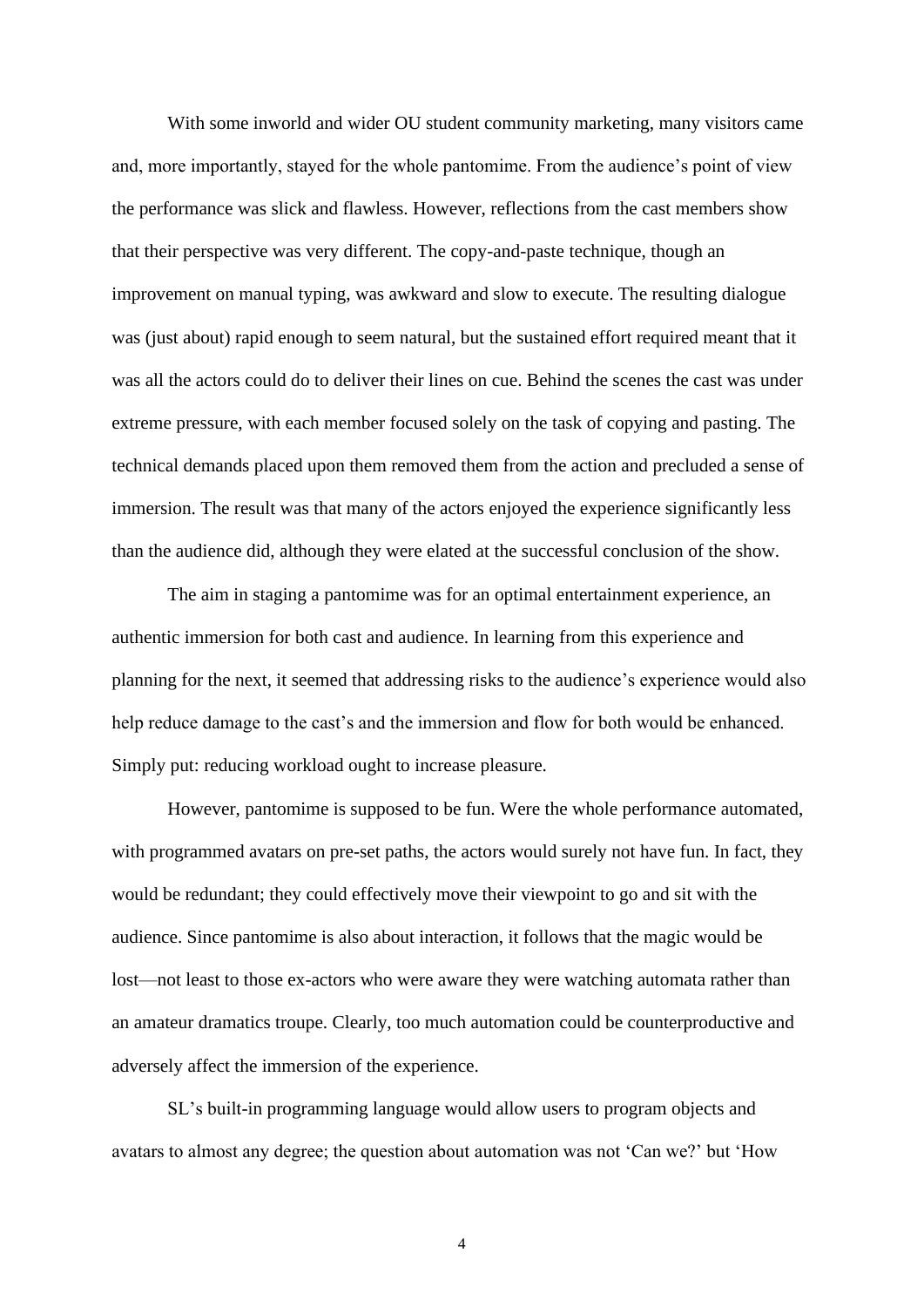much?' During discussions with those who had acted in Cinderella, it became apparent that any means of making the delivery of dialogue easier and quicker would be welcome, short of actually taking the actors out of the loop entirely. In other words, they wanted it to be easy allowing them to pay more attention to avatar control and simply enjoying the experience but they also wanted to retain control.

A commonly used object within SL is a HUD or Heads-Up Display. This is an object that can be worn by an avatar; it does not appear to other users, but adds onscreen options to the viewer's window, enabling the user to execute a scripted activity. Following extensive discussions about pros and cons, a Panto HUD was conceived in order to deliver lines of chat under the direct control of the user.

Experimental versions of the Panto HUD consisted of a panel of numbered buttons visually identical for each actor, but delivering lines individually programmed for each. The work gave actors the same number of main steps as before (refer to script document, then use the HUD in the SL viewer to deliver the line) but only one click per line instead of separate copy and paste actions. However, any change to the pantomime script entailed recalling every actor's Panto HUD for reprogramming. Later versions obviated this problem by using a separate inworld server object that contained the master script and passed lines to actors' HUDs on cue. The final version was a single green button that would turn red and display a preview of the actor's next line when it sensed that the line was due. Clicking the button would deliver the line into local (public) chat, whereupon the button would turn green again. The plan was that actors in the second pantomime could be freed from the pressure of copying and pasting lines but still be in control of delivering those lines.

The 2009 pantomime, Snow White, was a much smoother production than Cinderella. The Panto HUD allowed actors to retain control of their line delivery but freed them to widen the focus of their acting, so that avatars moved around on stage much more, and took greater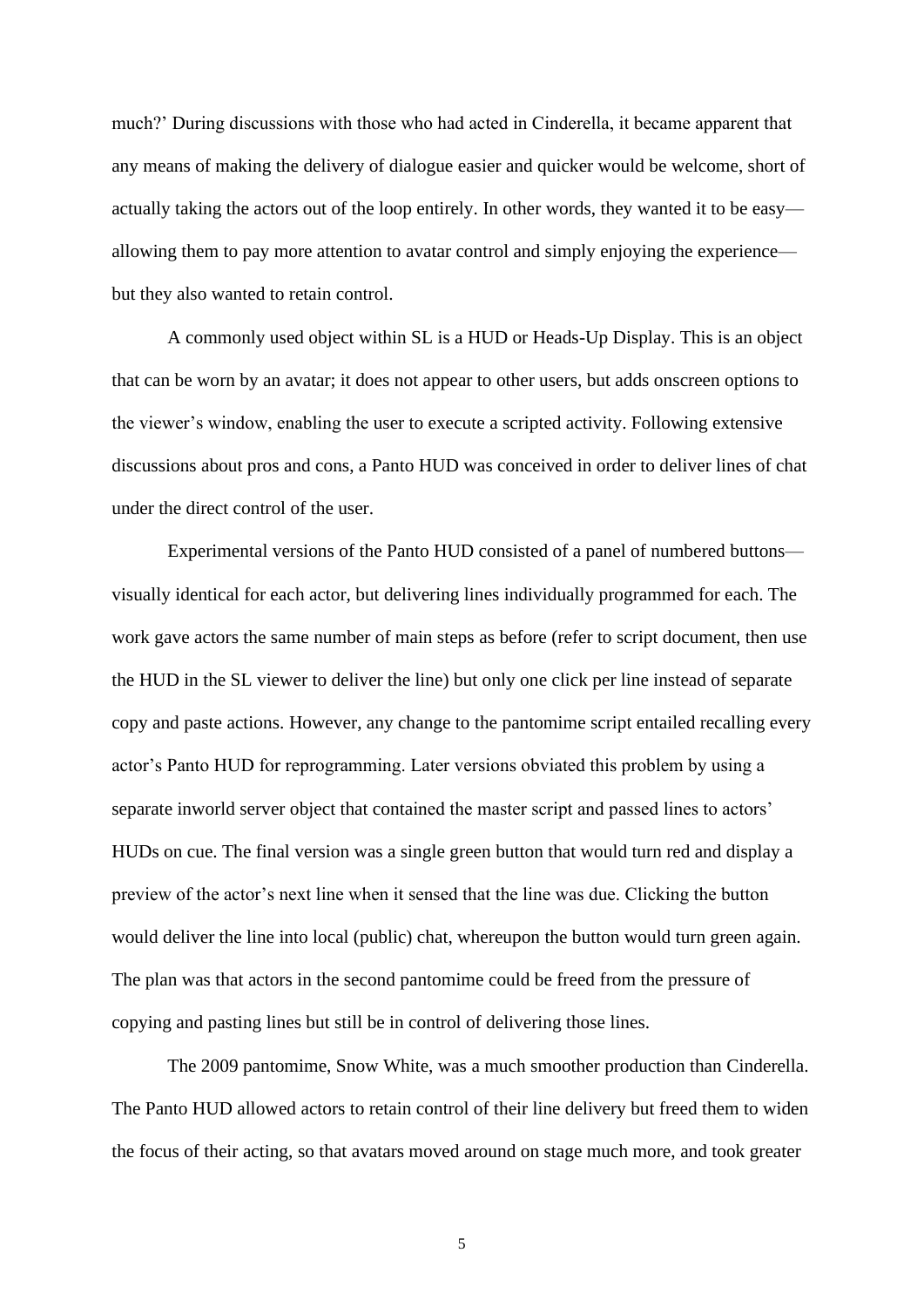advantage of animations and props. Feedback from the audience, who had a higher level of participation in this panto, was excellent; and actors reported greater engagement with and, crucially, enjoyment of this event because the single most intense pressure (to copy and paste at the right moment) was removed.

# OTHER CASE STUDIES

In May and June 2008 the SLShakespeare Company (since renamed the Metaverse Shakespeare Company) conducted a performance of Hamlet (Chafer & Childs, [2008:](#page-15-1) 95). This took place within a recreation of the Globe Theatre and consisted of only two scenes from the play. Each scene was 10 minutes long, and used voice and avatar animations in the performance.

As with the OU pantomimes, the ability to manipulate the avatar was considered a key element to the experience of being a performer. Specific actions were triggered by the performer so that a sense of being in control was maintained. For Joff Chafer, one of the performers within the play, it has many parallels with puppetry (Chafer & Childs, [2008:](#page-15-1) 100).

The animations were linked from objects placed on the performers' screens; clicking on the objects would then trigger the required animations. This was too obtrusive for the actors and resulted in 'a sense of being a technician (rather than going into) role' (Chafer & Childs, [2008:](#page-15-1) 101).

Processing the movements of avatars, and all of the data about clothing, scenery, etc., requires a great deal of server processing power (see Childs, [2010:](#page-16-2) 8–10 for a full explanation). This produces delays—called 'lag'—which is made more difficult due to the lag duration varying as processing requirements change. In order to avoid a delay between one actor ending their speech and the next beginning theirs, the performers found that they had to begin their line before the end of the previous one. One means by which this could have been overcome would be to have synchronised all of the participants through the use of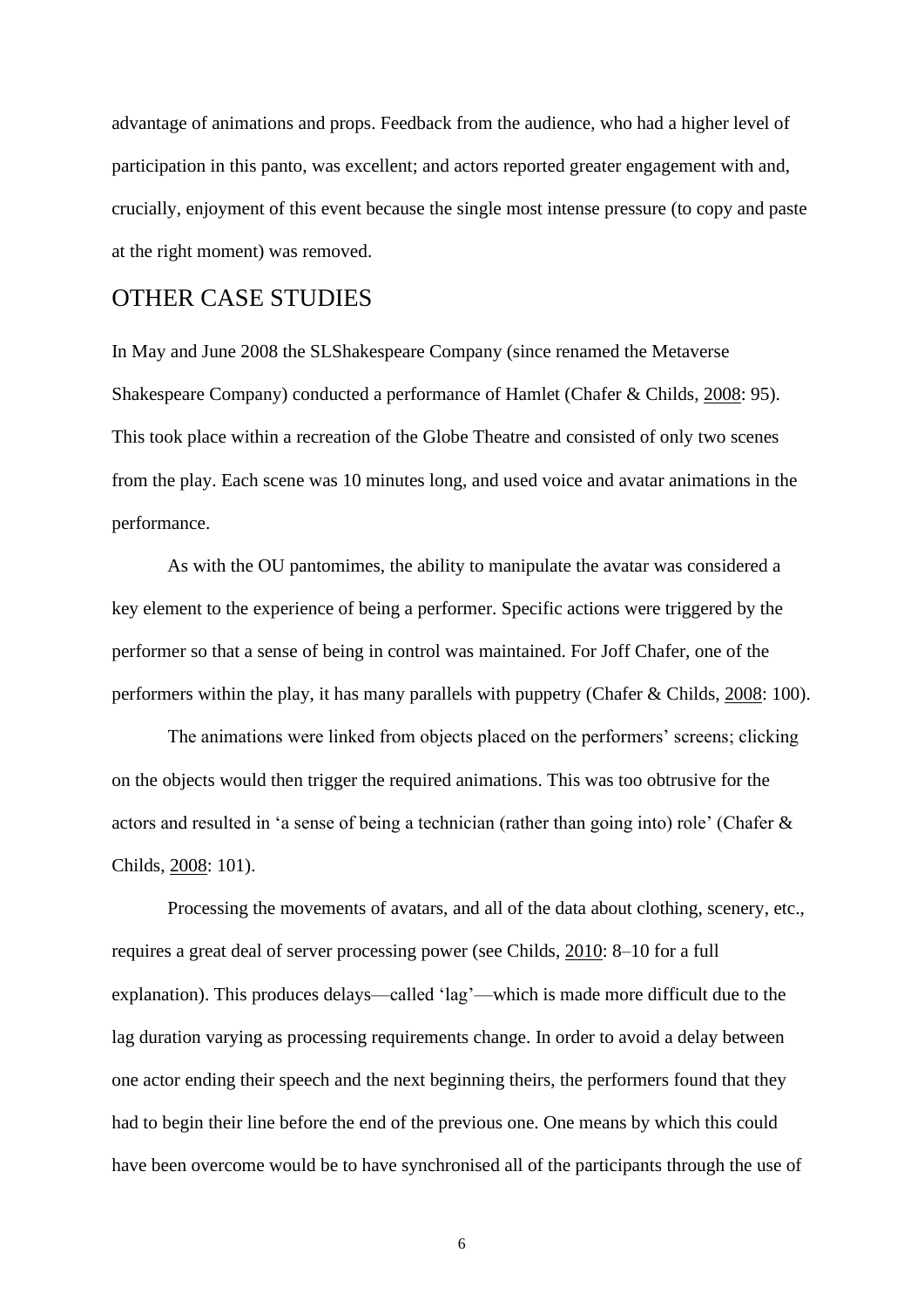an external cueing system, indicating when they should deliver their lines. This was rejected by the performers as it would have reduced control over their performance, particularly the element of responding to the other performers.

Two further examples of activities taking place at this time are taken from teaching performance and theatre studies at two higher education institutions.

The first of these was a project titled 'The Fools' Zanni', which took place with 12 undergraduate students over 10 hours of study in Middlesbrough College during 2009. This was designed to teach students about the commedia dell'arte, using motion capture of an Italian commedia dell'arte performer and medieval theatre resources that had been built in SL as part of the Theatron<sup>3</sup> project (Duffy-McGhie, [2009:](#page-16-3) 36). Students were required to learn many of the aspects of commedia dell'arte and translate these into SL. This translation proved conceptually difficult, and students became frustrated trying to replicate physical world performance elements within SL. The process of understanding this re-staging required the students to take a step back and explore the social and cultural values of SL, both within the virtual world and the impact it had had on the physical world of 2009 (Duffy-McGhie, [2009:](#page-16-3) 38). This enabled them to redefine the purpose of SL for that new context, echoing the process of restaging for site-specific performances.

In interviews with the students (Childs, [2010:](#page-16-2) 138–153), two very different types of experience emerged. Although none had engaged with the communities within SL, some students had explored extensively, and engaged with some of the environments within the world, while others had rejected these as 'not their thing'. Whether the students found the learning activity satisfying and worthwhile tended to correlate with a form of affective connection, and not with previous experience with technology or gaming as might have been expected.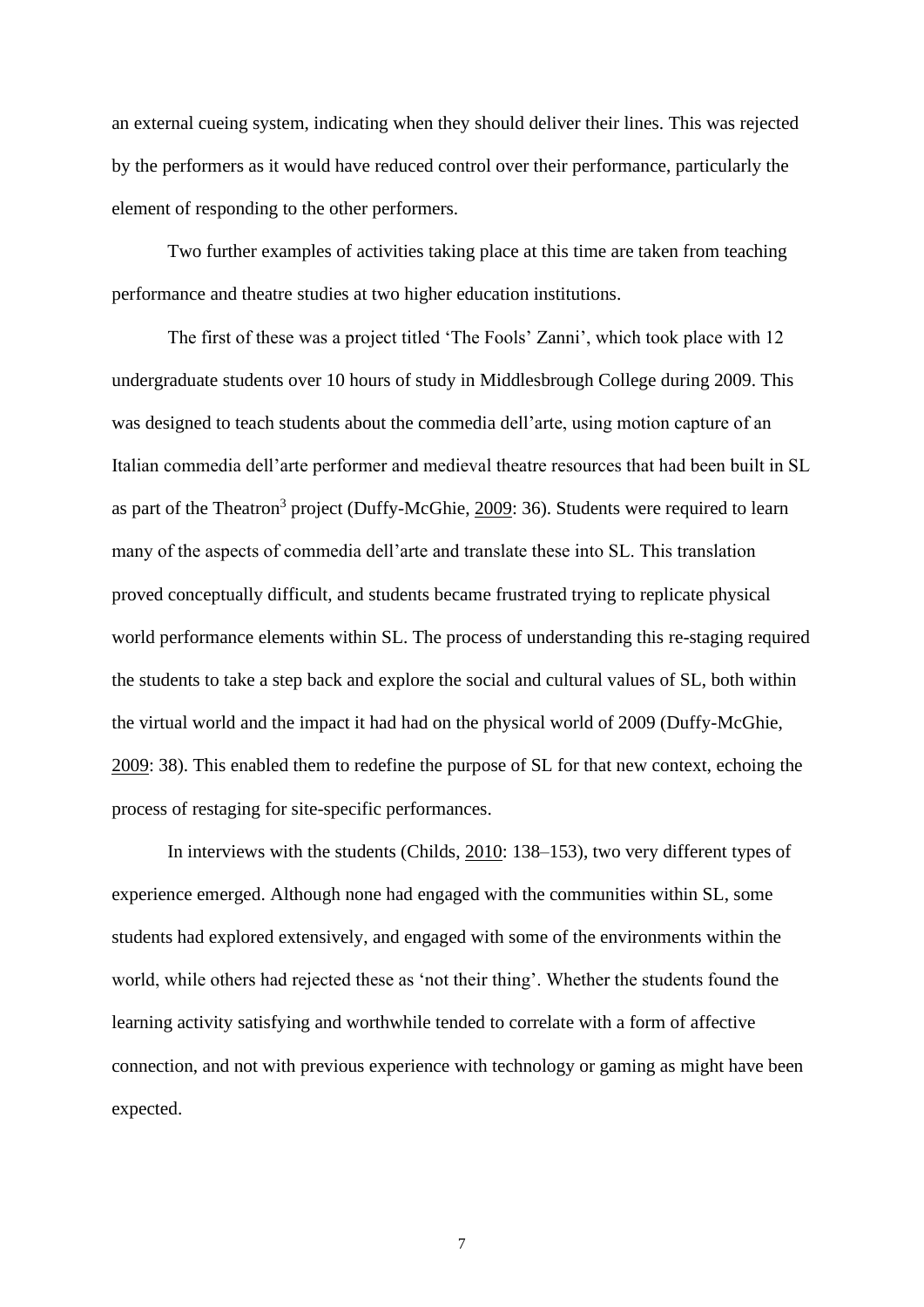Reports of dissatisfaction related to statements such as 'I have a computer at home but I only use it to do my college work and stuff like that', game-playing being exclusively physical sports rather than e-sports, and the openness of the environment feeling disconcerting and alienating. The other factor that distinguished the two types of student experience was no blurring of their identities of self and their avatar. Those students who did not report a positive learning experience made comments such as 'I just like acting and performing and doing that sort of stuff and being that character it just didn't interest me at all' and 'I want to physically be doing it myself rather than watching a character do it on the screen'.

The second activity, conducted with 15 theatre studies students, was held at the University of Warwick (Kuksa and Childs, [2010\)](#page-16-2). This differed from the Middlesbrough College scenario in two key aspects; one was that it was focusing on theatre design, rather than performance, the second was that it totalled only two hours, rather than 10. The session comprised a virtual field trip to theatres in SL.

Students were interviewed afterwards about their experience of the session. In reference to the platform itself, students were able to talk in a great deal of detail about the issues with staging performance within SL. They found using the chat and changing their avatars quite easy to master but struggled with navigating and manoeuvring within the space throughout the two hours, although they did manage to use gestures and animations.

Students were more limited in their ability to *interpret* the design of the stages. With the spaces, there was an anticipation that students might have an emotional response to their avatars standing on the stages; one is theatre in the round, which can feel exposing to a performer, the other is an enormous site, and an actor would likely feel reduced in stature by the scale. However, these insights into the emotional aspect of performing on these stages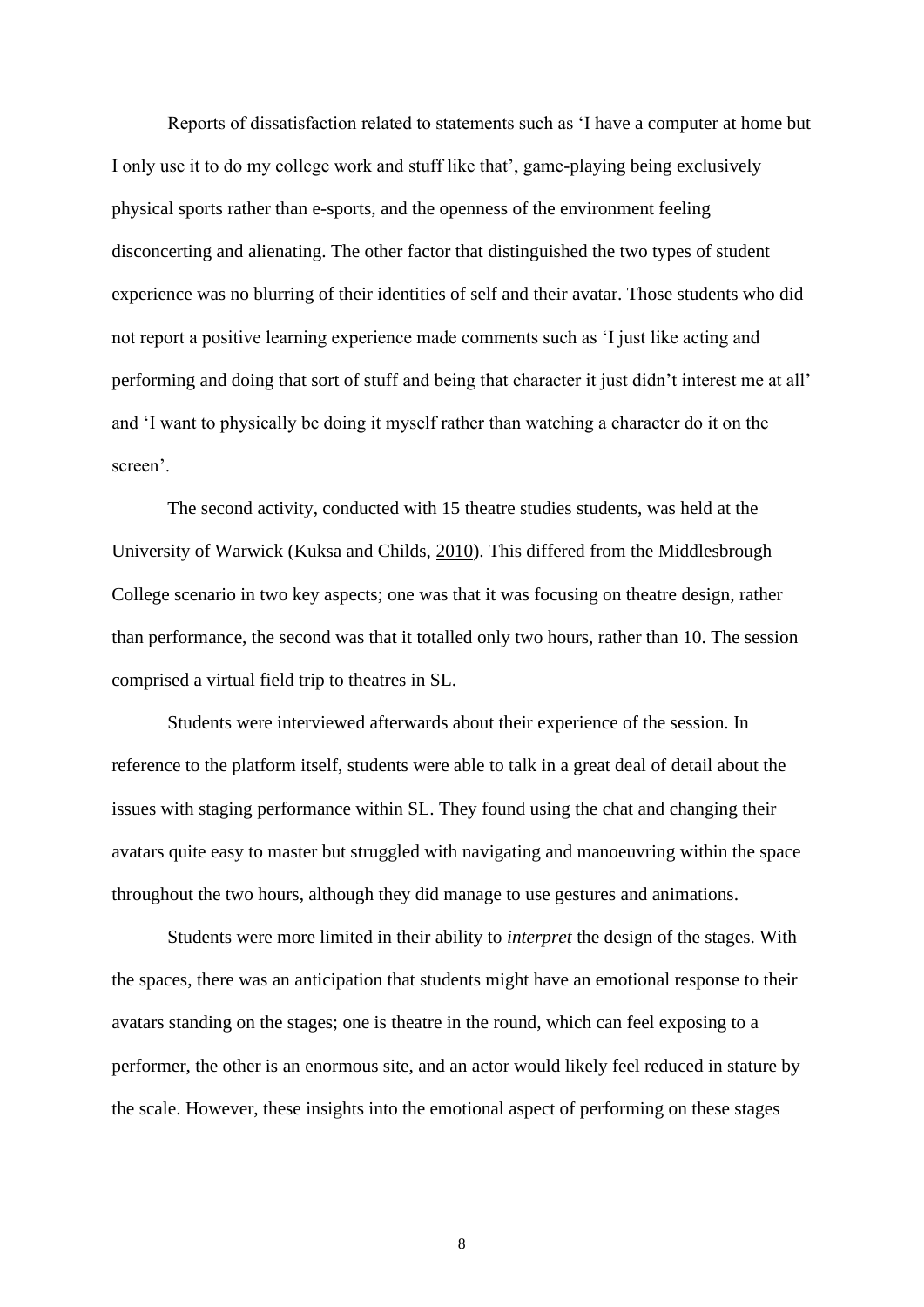was not forthcoming, even though more long-term users of the platform can experience these sensations.

The one exception was a student who had found a dancing animation, and her avatar could be seen dancing in each of the theatres visited. When questioned on this, however, her response—'i like dancing … because we're on the stage .. it feels right … How do I teleport back to rl (real life)?'—indicated that this was an attempt to experience the space as if her avatar was a physical body (Childs, [2010:](#page-16-2) 131–132).

# THE VIRTUAL AS PERFORMANCE

One of the concepts that underpins much of the literature on virtual worlds is the idea of liminality; that they are spaces that stand apart from the normal world and in which roles, behaviours, rules and identifies are transformed, but require the investment of belief by the participants (Childs, [2014:](#page-16-4) 87–88). This suspension of disbelief is also required to fully engage with virtual spaces. One of the Warwick students stated that 'I think with most people, there is a limit to how far they can abstract or imagine things, which would make it harder to accept what they consider an 'imaginary' space' (Childs, [2010:](#page-16-2) 156) as an explanation for the limitations of this experience within SL. This would seem to be selfcontradictory, given the context of his subject discipline, which is itself based on the premise that audiences can accept an imaginary space on the stage.

A contributory element to the suspension of disbelief is the sense of presence within the environment (Sas & O'Hare, [2003:](#page-18-1) 523–524). Lombard and Ditton [\(1997\)](#page-17-4) conceptualise this in a variety of ways, but of these the most relevant for a discussion of performance are perceptual and psychological immersion.

Perceptual immersion is the degree to which the senses of a participant are engaged. For audiences of a play this is more limited than, e.g. a film, in that the image on the stage occupies a smaller proportion of the field of view and parts of the performance may be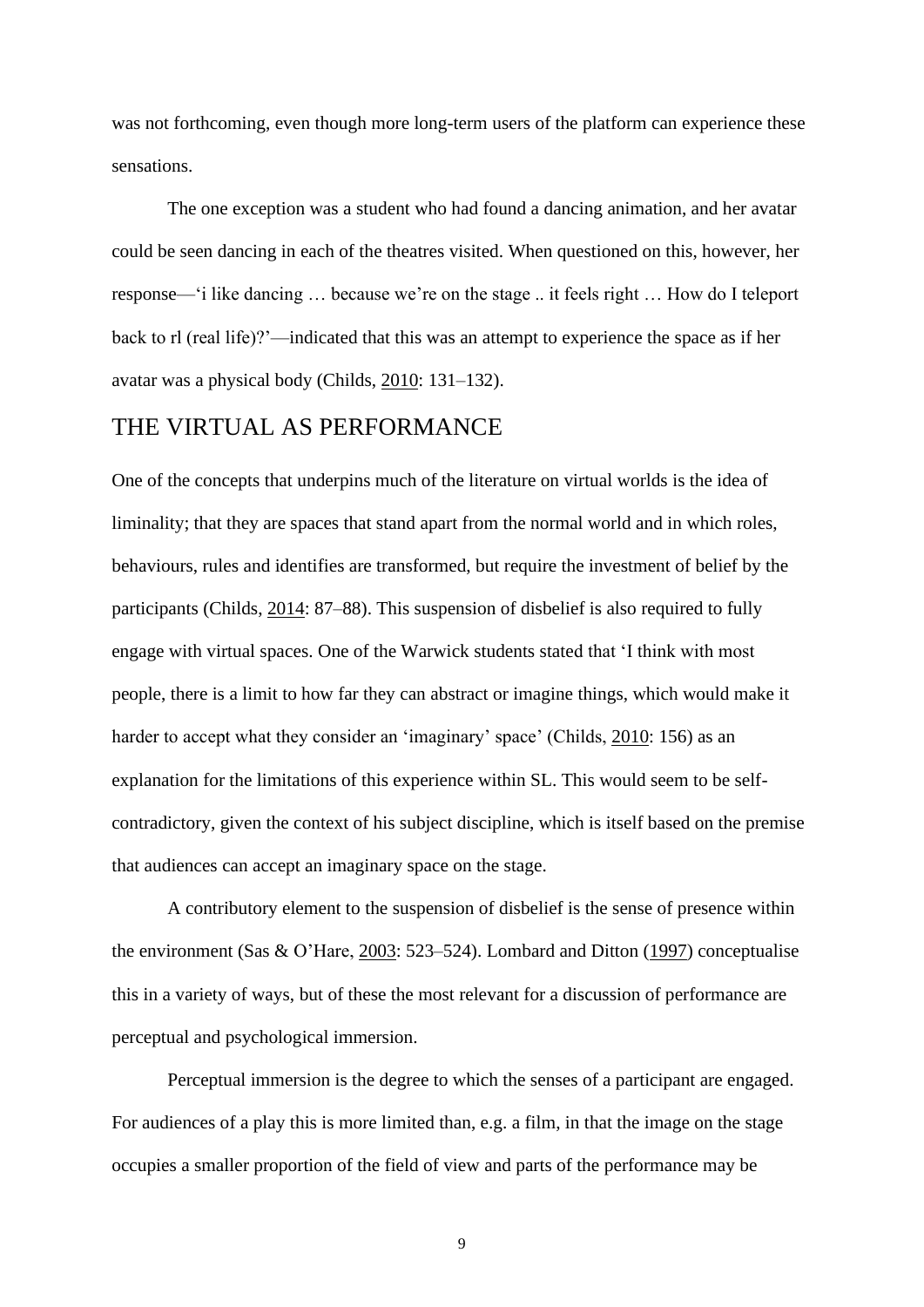obscured. However, the experience is still *psychologically* immersive; the audience member is caught up in the narrative and the actors' ability. Familiarity with the form of theatre also contributes to the degree of psychological immersion, and hence the willingness of the viewer to suspend their disbelief.

All these factors have their corollary in the experience of virtual worlds. Virtual worlds can lack feelings of immersion for many users at first. For example, the number of onscreen objects can obscure the image of the world around the participant. The difficulties with manoeuvring and navigating can also mitigate against feeling part of the world, as can lag and the potential to become stuck in inanimate objects. The graphics can appear drab and basic for users who are regular players of video games.

However, as can be seen from the experiences of the typical students in the Fools' Zanni project, a longer time spent inworld can overcome many of these barriers. The perceptual immersion may not change, but the longer time increases the sense of psychological immersion.

Virtual reality, evidently, has greater perceptual immersion than an image on the screen, as the headset covers the complete field of vision and this field changes in response to any movements of the head. However, the lesson from virtual worlds—that users' engagement will increase when they are offered opportunities for psychological immersion and given sufficient time to become familiar with the new world they are experiencing seems entirely relevant, and certainly provides a baseline for new work in the context.

Not only is space transformed within the virtual world, but bodies are too. For the actors in Anna's pantomimes and in the SL Shakespeare Company, it was important to identify the optimum level of embodiment in order for them to feel as much as possible that they were actively performing. Determining this optimum level for an authentic experience required finding the balance between autonomy, so that they had control over their avatar and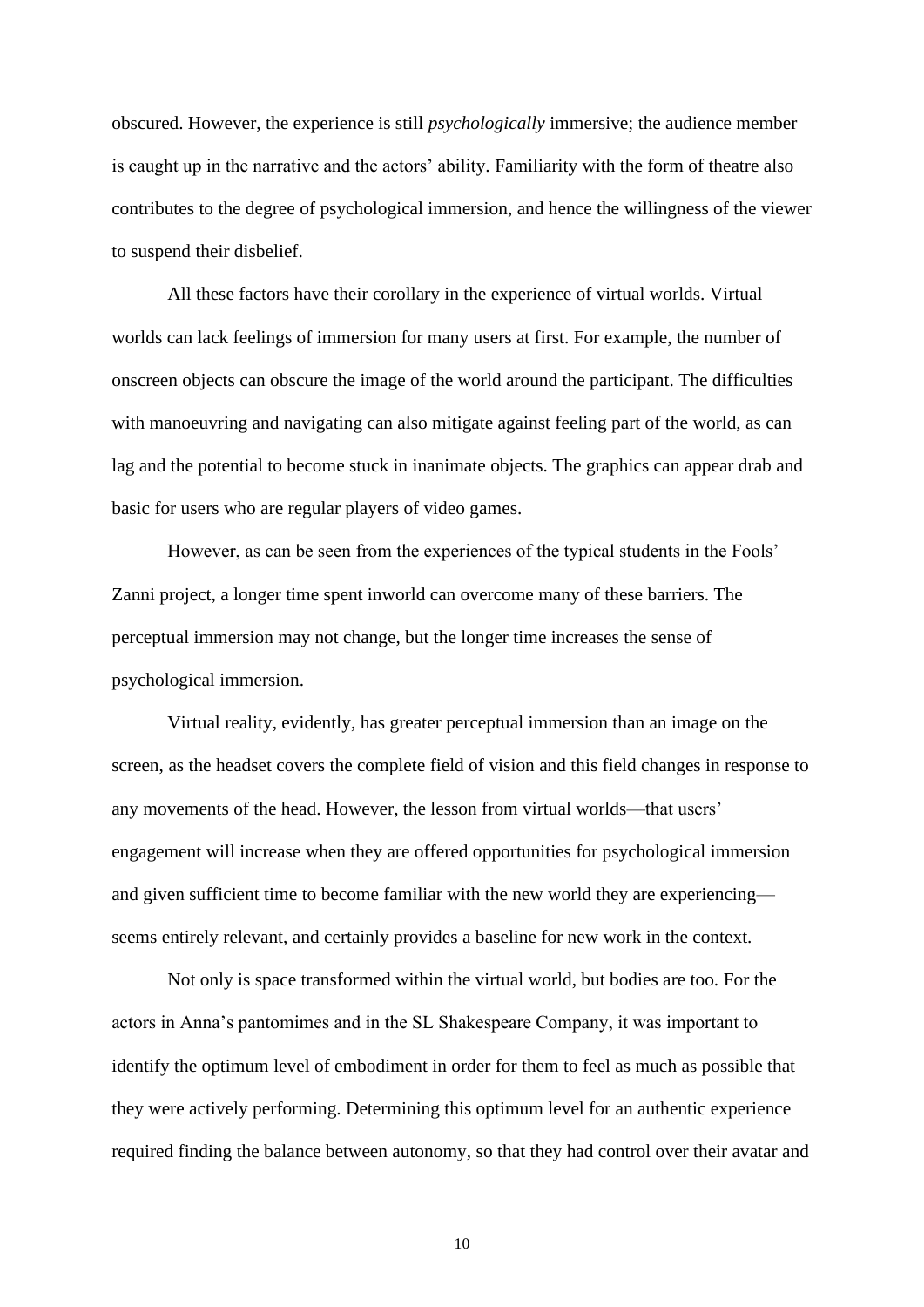it remained 'them', and automation, so that they could systematise the elements of the performance that interrupted their sense of flow.

This is, in effect, an exploration of the question Lee asks in his foreword, that of 'thinking about the minimum level that actors require to have a meaningful embodied experience in terms of performing (as opposed to learning) when the body is subjected/restricted to virtual/digital presence'. To perform can involve having a technology execute a sequence of moves, but the initial trigger for that sequence must be the performer. The answer to the problem posed by Lee appears to be that there must be potential for the performance to fail, and for that failure to be the fault of a performer, in order for actors to have a meaningful online experience.

Two descriptors of performance that also offer insight into the experience of virtual worlds are the distinction between kinesics and proxemics. Kinesics is an analysis of how information is communicated through conventionalised vocabularies of gestures/postures (Farnell, [1999:](#page-16-5) 351), evidenced in virtual worlds by the automated animations that control avatars. Proxemics is a similar communicating system but is an interpretation of relative positions between people (Farnell, [1999:](#page-16-5) 351).

The students in the Warwick case study learnt to use the animations before they learnt to manoeuvre, and some were observed to still have difficulty manoeuvring their avatars at the end of their session. VR may overcome this disparity, with a more effective sense of spatial relationships, but the lesson from performance in virtual worlds is that enhancing one aspect of embodiment does not necessarily enhance all aspects.

What *does* enhance embodiment, in almost all circumstances, is practice. The additional time spent inworld by the Middlesbrough students contributed greatly to their sense of it being an actual space for them to explore. This is about familiarity with operating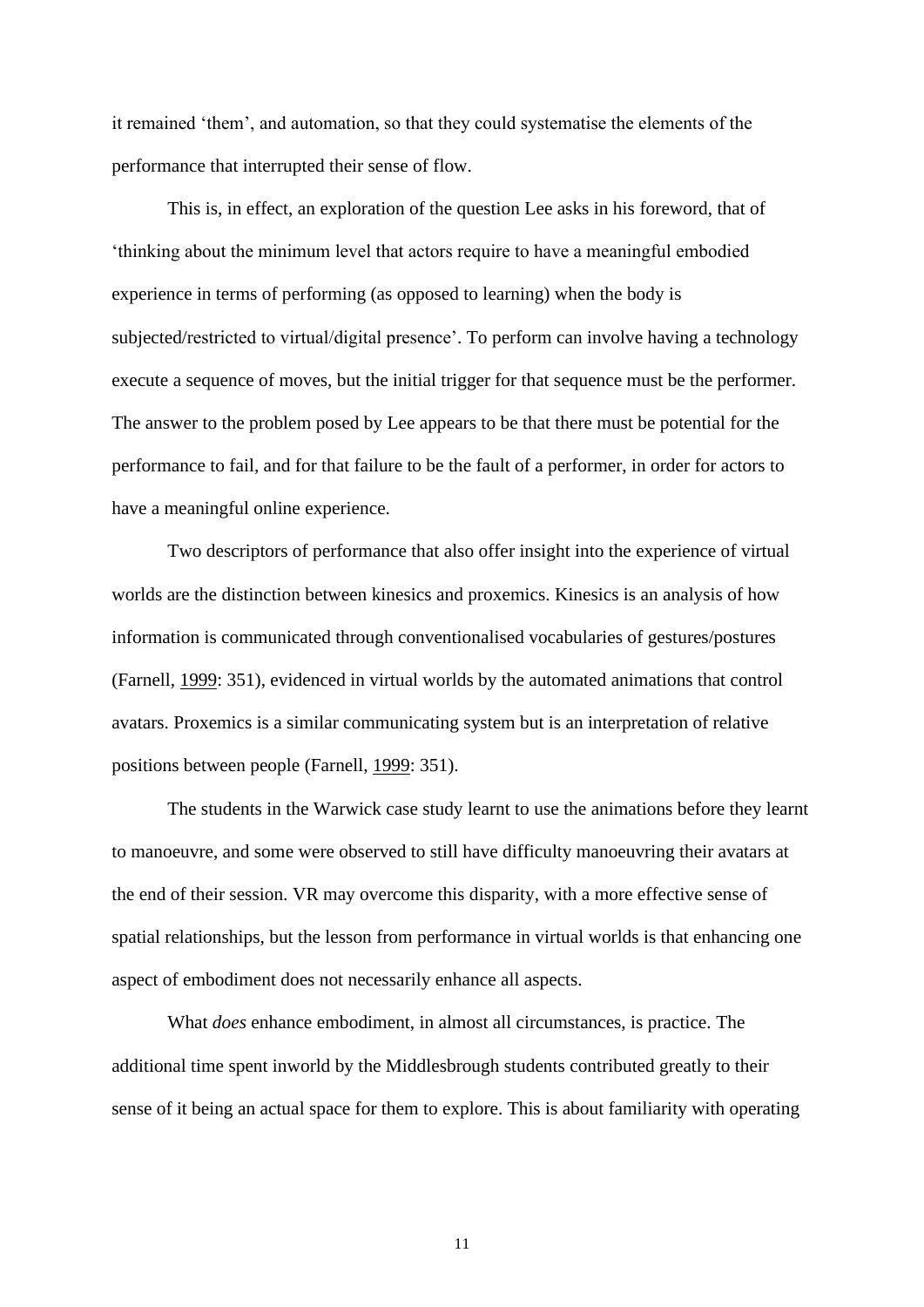the technology so that it becomes automatic and hence unobtrusive and more immediate, but it is also an acculturation within the social aspects of the virtual world.

The degree of embodiment within the virtual world has its parallel in performance studies in the concept of metaxis. Within the literature of virtual worlds, the word 'metaxis' is used to describe feelings when operating avatars (Thomas, [2007\)](#page-18-2). It is 'the state of belonging completely and simultaneously to two different, autonomous worlds: the image of reality and the reality of the image' (Boal, 1995; cited in Linds, [2006:](#page-17-5) 115). Within performance studies, metaxis also describes the double-sense of the relationship between actors, and between the characters they play, and how these are transformed through the rehearsal process (Linds, [2006:](#page-17-5) 114), with the boundaries of the liminal space changing over time as well as space. This exactly describes the blurring of self across the two worlds reported by the majority of the Middlesbrough students and how their experiences and rehearsal of different selves and relationships enabled to transform their experience; the language of performance becomes a way to articulate the experience of an online self.

For some people, however, this dual engagement is absent, as time spent in the virtual world does not automatically lead to embodiment. For a minority of the students in the Middlesbrough case study, the world was still an alienating environment despite the length of time spent exploring it, an experience sometimes referred to as epistemic failure (Floridi, [2005\)](#page-17-6).

For example, in his provocation (provocation five), Campbell states that because performers in *I Hereby Consent* were viewed solely as virtual objects, this gave the participants moral lassitude to interact with them to an extent they would not have felt comfortable doing in the physical world. This is very likely to hold true for participants for whom the virtual is a novel experience, but for those who have spent longer within the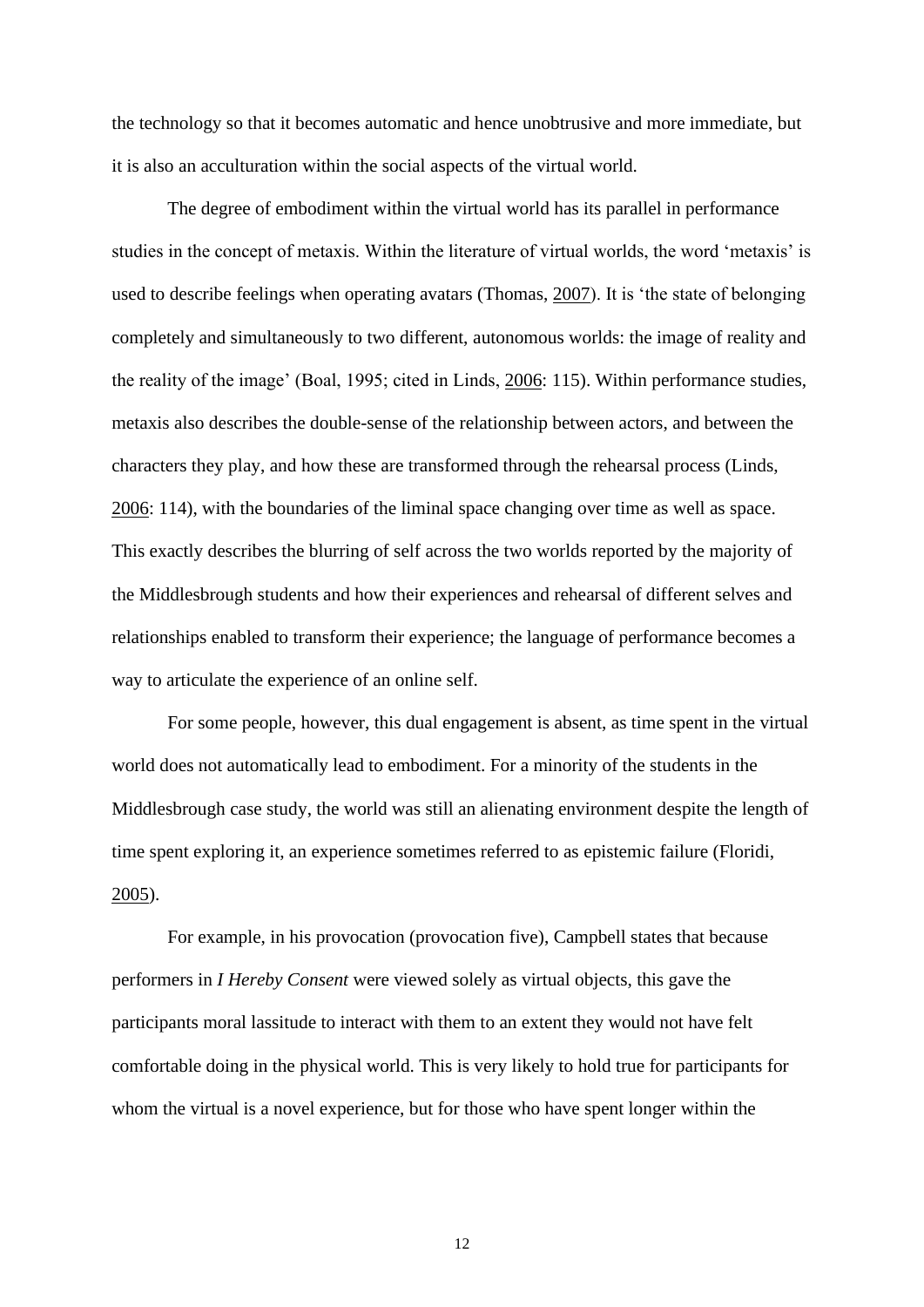environment (and who can develop this experience of embodiment), the distinction is lessened, and activities can begin to feel transgressive again.

One finding from using virtual worlds in education is that there is a strong resistance from students in taking part in virtual worlds (Childs and Peachey, [2013\)](#page-16-0) partly due to this failure to experience embodiment; educators adopting virtual reality as a platform will benefit from bearing this in mind. When developing performance, or even forming social relationships between students within a virtual environment, many students express the same opinion as did Campbell's participants—that others are just pixels on the screen—partly due to this lack of embodiment, but also due to the lack of social connection with others. However, for others their avatar *is* them, and their avatar's experiences are felt to be very real to them. The consequence of these different approaches is that behaviour that is inconsequential to some participants will be transgressive for others. Managing the collision of these conflicting ontologies becomes part of the role of the educator in these environments. Simply making participants and learners aware that not everyone experiences the reality in the same way can be enough to make people aware that for some interactions can feel transgressive, because it is not 'just a game'.

Another discovery is that learners' perception of learning in virtual worlds correlates strongly with embodiment; with the exception of only the most highly motivated students, those who feel embodied within virtual worlds will want to learn in them, those who don't, won't (Childs, [2010:](#page-16-2) 188–189). For the students in the Middlesbrough case study, this feeling of being *in* a world was tied closely to them having some strong emotional experience there. Evans, Muijs and Tomlinson identify the affective domain as a key element of effective teaching [\(2015:](#page-16-6) 23), and this affective domain appears to be even more crucial to learning in virtual worlds, as it is linked so closely with simply feeling like you are there.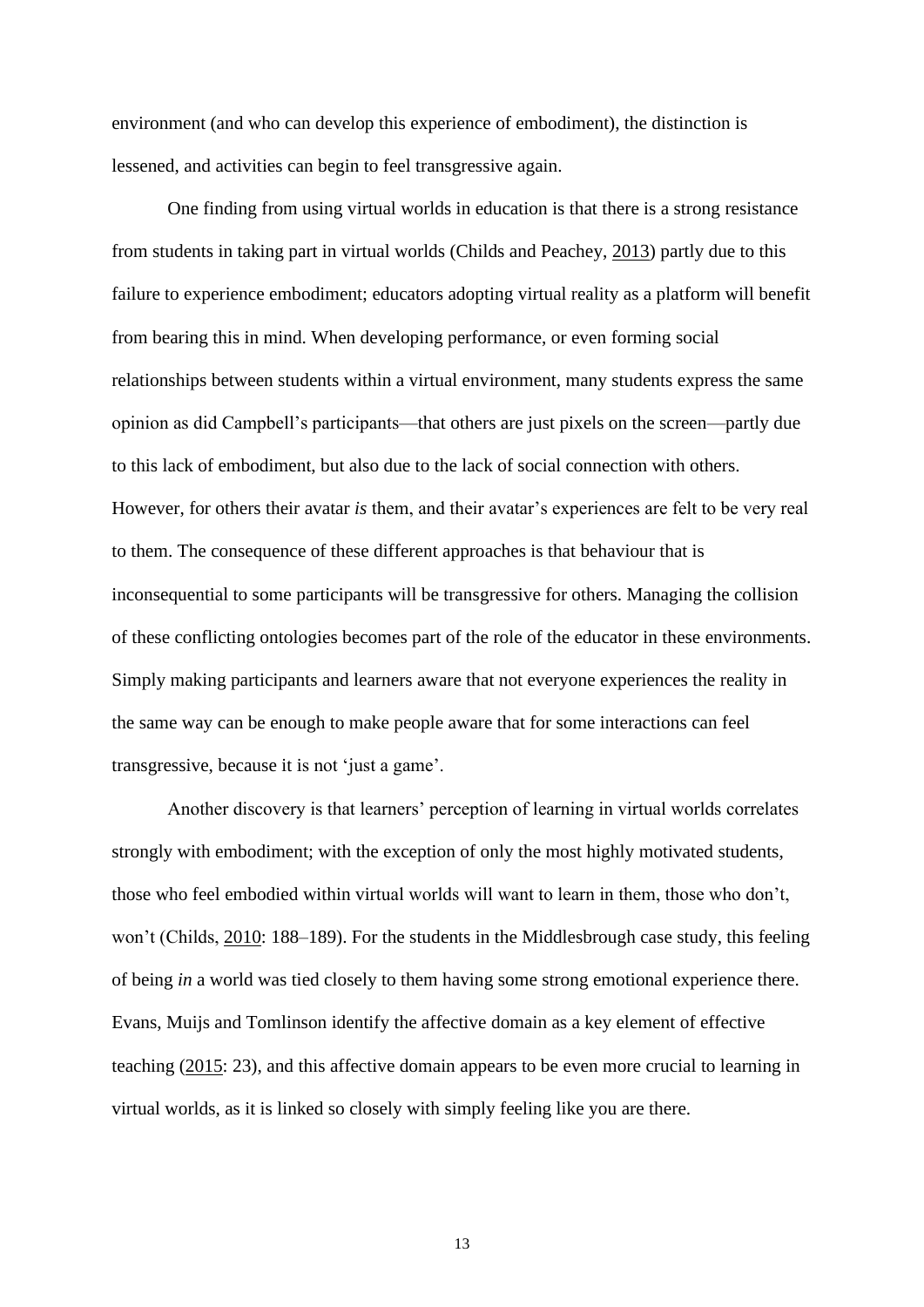In both the performances and the theatre studies seminars discussed here, the ability of the actors and students to feel embodied was key to the experience of being on the stage or ready to learn. Where the ability to engage belief in the world is not a given, strategies to enhance this process are crucial, and this too will be an essential element of working with similar educational experiences in VR. Amongst the various strategies to enhance embodiment, that of performance is one of the strongest. This was exemplified by the behaviour of the student operating the avatar that repeatedly danced on the various stages in SL. It was a natural response to the sensation of being on a stage and displayed the willingness of the learner to inhabit that space as a lived fully embodied experience.

The issue of embodiment also informs the practice of virtual worlds as an artistic experience. The connection reported by the actors to each other (as other actors or as artefacts), to the heads-up displays that enable them to perform (as a tool or even as an extended body) and to the stage (both as an artefact within the virtual world and the virtual world itself) has parallels in Nicolas Bourriaud's use of relational aesthetics in his analysis of the consumption of art (Pasek, [2015\)](#page-17-7). Relational aesthetics sees art not as an artefact to be individually consumed, but as the basis of interpersonal exchanges; the art redefined these exchanges, the exchanges redefine the art.

The virtual performances described here not only provide an opportunity to test questions such as 'what is performance', they also enable the researcher to investigate the limits of this relational aesthetic. Artistic expression exists not only in the creation of the sets, in writing and interpretation of the plays, and (if they are recorded) in the use of camera positions, it also exists at the most basic in the creation of the avatars (as a form of body art). However, the degree to which these can be seen through the lens of relational aesthetics depends on the extent to which one views the bodies within virtual worlds to actually *be* bodies. For example, Anne Balsamo writing about VR in 1996 saw in it a '*conceptual* denial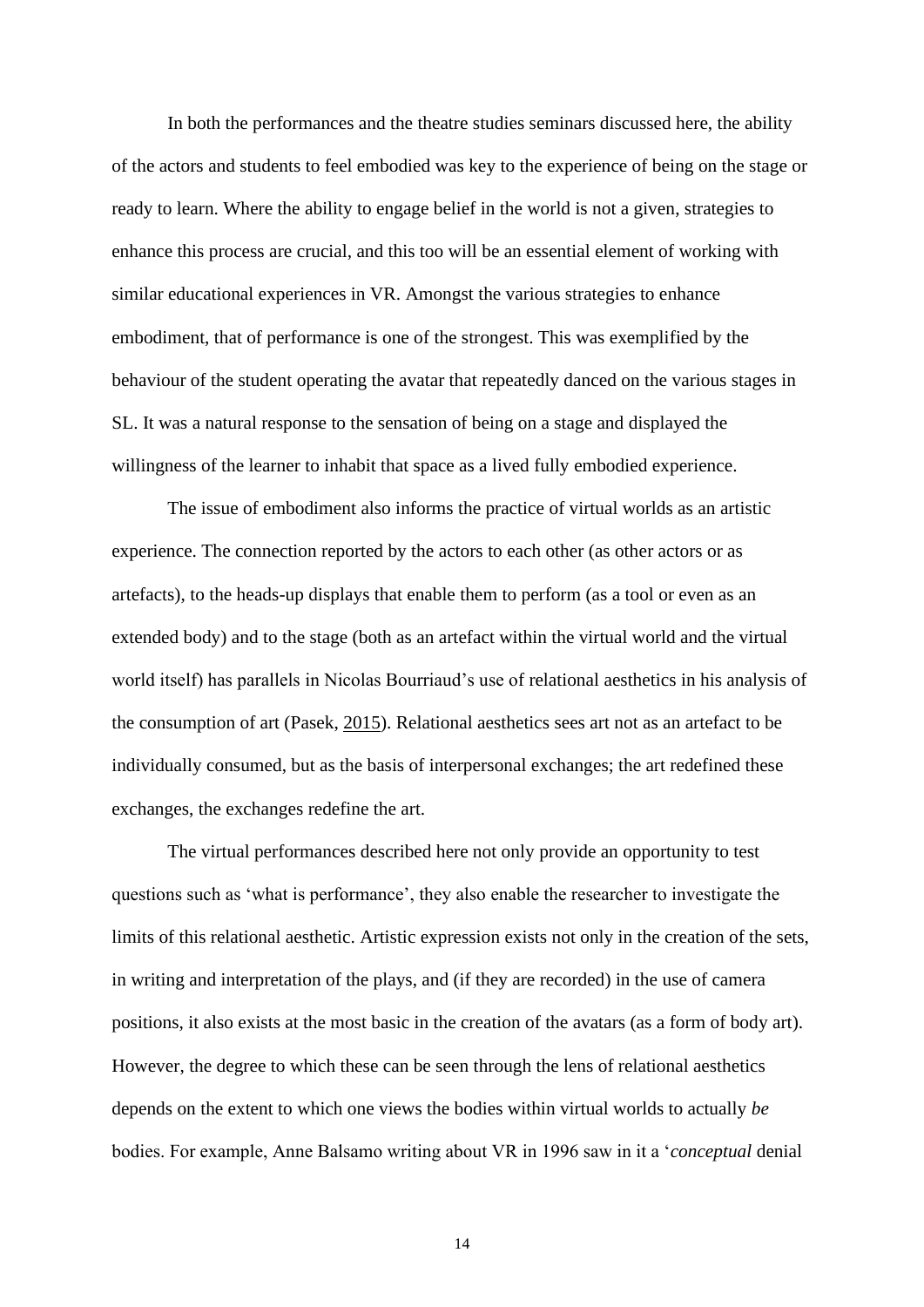of the body … through the *material* repression of the physical body' (Balsamo, 1996 cited in Pasek, [2015\)](#page-17-7). However, the experiences of the actors and students described above demonstrate that engagement in virtual worlds *in no way* constitutes a conceptual denial of the body. Rather, it is a *re*conceptualising of the body—as an avatar. Balsamo's privileging of corporeality also sits at the centre of Bourriard's failure to fully understand his own thesis. As Pasek states [\(2015\)](#page-17-7) 'Bourriaud's 'law of relocation' claims that technology is most effectively addressed as a perceptual condition against which art must articulate counter relations rather than as an instrument through which art can materialize or aestheticize anew'. As most people experience embodied interactions through the medium of virtual worlds, and this relational aesthetic is consequently very much in place, Bourriard's position on the opposition of art and technology is evidently wrong.

These spaces can form a test-bed for relational aesthetics, however, as a minority of the participants experience a degree of epistemic failure within the spaces, and this appears to deny them this opportunity to experience relational affinity, to artefacts within the space as well as to other avatars. Their personal reports are that the spaces fail to engage them emotionally, and this is linked to an absence of this sense of embodiment. Bourriaud's relational aesthetic as a determinant for fully experiencing art is, we would argue, strongly evidenced by these two quite divergent observations; art requires embodied shared relationships in order to be fully appreciated. Whether technology supports this relational aesthetic or denies it, depends on the individual, but it is fully capable of doing either.

## References

- <span id="page-15-0"></span>Bell, M. (2008). Toward a definition of 'virtual worlds'. *Journal of Virtual Worlds Research, 1*(1), 1–5.
- <span id="page-15-1"></span>Chafer, J., & Childs, M. (2008). The impact of the characteristics of a virtual environment on performance: concepts, constraints and complications. In A. Peachey (Ed.), *ReLIVE*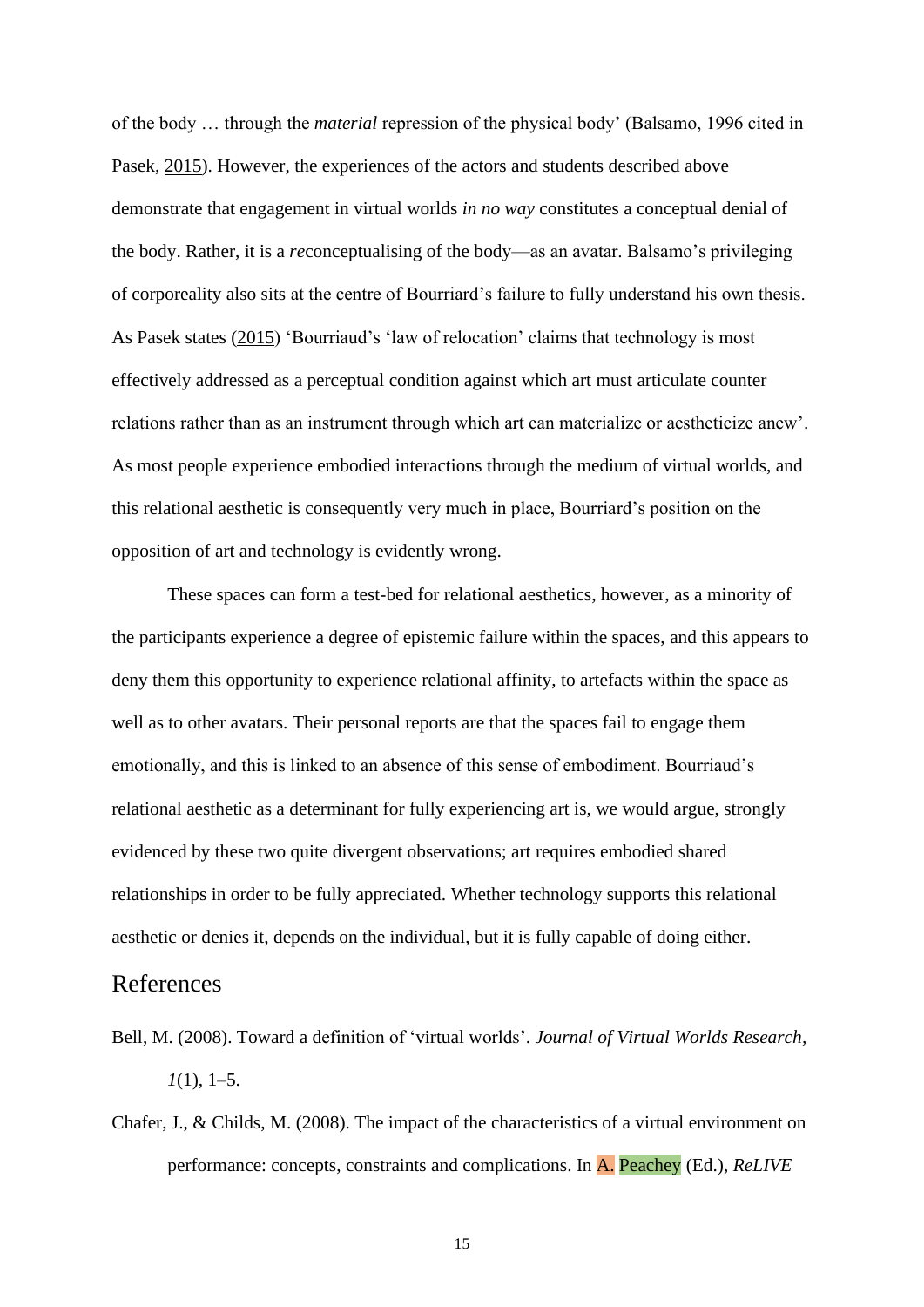*08: Researching Learning in Virtual Environments Conference Proceedings. Open University* (pp. 94–105). UK: Milton Keynes.

- <span id="page-16-2"></span>Childs, M. (2010). *Learners' experience of presence in virtual worlds* (PhD thesis). University of Warwick. Retrieved January 26, 2019, from http://oro.open.ac.uk/53755/1/childs\_thesis\_final.pdf.
- Childs, M. (2013). Experiential learning in virtual worlds: Keeping it real? In M. Childs & G. Withnail (Eds.), *Experiential learning in virtual worlds* (pp. vii–xx). Oxford, UK: Interdisciplinary Press.
- <span id="page-16-4"></span>Childs, M. (2014). Chapter 6: Other spaces, and other ways of making sense of them. In  $\overline{L}$ Kuksa & M. Childs (Eds.), *Making sense of space* (pp. 81–92). Oxford, UK: Chandos.
- <span id="page-16-0"></span>Childs, M., & Peachey, A. (2013). Love it or hate it: Students' responses to the experience of virtual worlds. In M. Childs & G. Withnail (Eds.), *Experiential learning in virtual worlds*. Oxford, UK: Interdisplinary Press.
- <span id="page-16-3"></span>Duffy-McGhie, G. (2009). The fools' Zanni. In M. Childs (Ed.), *Pedagogical projects reports* (pp. 36–40). London, UK: King's College, London. Retrieved January 26, 2019, from

http://www.theatron3.cch.kcl.ac.uk/fileadmin/templates/main/THEATRON\_Final\_Re port appendices.pdf.

- <span id="page-16-6"></span>Evans, C., Muijs, D., & Tomlinson, M. (2015). *Engaged student learning: High-impact strategies to enhance student achievement.* York, UK: Higher Education Academy.
- <span id="page-16-5"></span>Farnell, B. (1999). Moving bodies, acting selves. *Annual Review of Anthropology, 28*, 341– 373.
- <span id="page-16-1"></span>Fink, C. (2017). Sansar Ignites VR Content Boom'. Retrieved January 25, 2019, from https://www.forbes.com/sites/charliefink/2017/07/31/sansar-ignites-vr-content-boom/.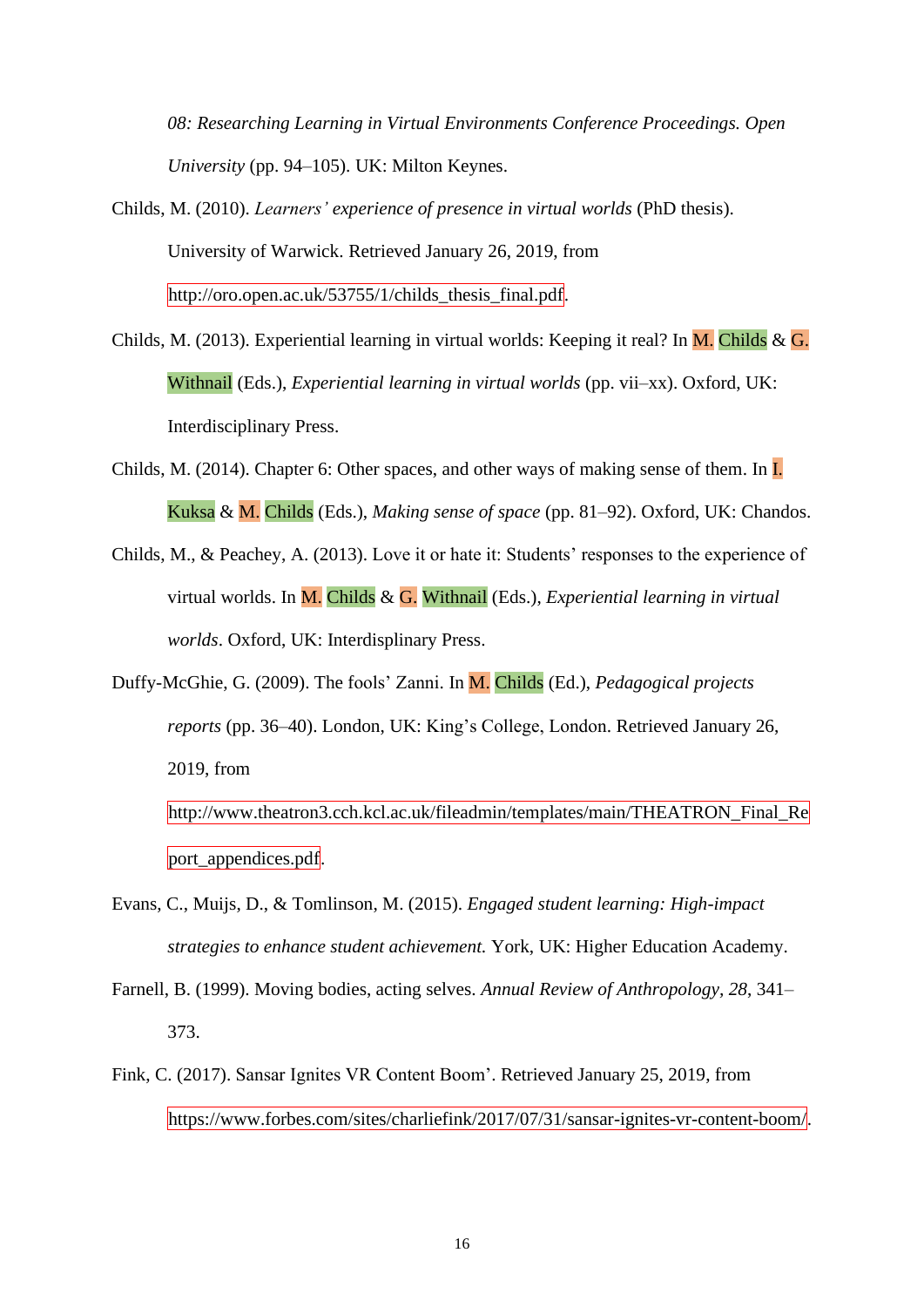- <span id="page-17-6"></span>Floridi, L. (2005). The philosophy of presence: From epistemic failure to successful observation. *Presence*, *14*(6), 656–667.
- Kuksa, I., & Childs, M. (2010) 'But a walking shadow': Designing, performing and learning on the virtual stage. *Learning, Media and Technology*, *35*(3), 275–291.
- <span id="page-17-5"></span>Linds, W. (2006). Metaxis: Dancing (in) the in-between. In  $J$ . Cohen-Cruz & M. Schutzman (Eds.), *A Boal companion: Dialogues on theatre and cultural politics.* Abingdon, UK: Routledge.
- <span id="page-17-4"></span>Lombard, M., & Ditton, T. (1997). At the heart of it all: The concept of presence. *Journal of Computer-Mediated Communication*, *3*(2). Retrieved January 29, 2019 from https://academic.oup.com/jcmc/article/3/2/JCMC321/4080403.
- <span id="page-17-3"></span>O'Brien, J. (2004). *Harlequin Britain: Pantomime and entertainment, 1690–1760*. Baltimore, MA: John Hopkins University Press.

<span id="page-17-0"></span>Oldenburg, R. (1991). *The great good place.* New York, NY: Marlowe & Company.

<span id="page-17-7"></span>Pasek, A. (2015). Errant bodies: Relational aesthetics, digital communication, and the autistic analogy. *Disability Studies Quarterly*, *35*(4). http://dsq-

sds.org/article/view/4656/4111.

<span id="page-17-1"></span>Peachey, A. (2008). First reflections, SL, third Place: Community building in virtual worlds. Paper presented at *Researching Learning in Virtual Environments 08.* Retrieved January 25, 2019, from

http://www.open.ac.uk/relive08/documents/ReLIVE08\_conference\_proceedings.pdf.

<span id="page-17-2"></span>Peachey, A. (2010). The third place in second life: Real life community in a virtual world. In A. Peachey, J. Gillen, D. Livingstone, & S. Smith-Robbins (Eds.), *Researching learning in virtual worlds*. London, UK: Springer.